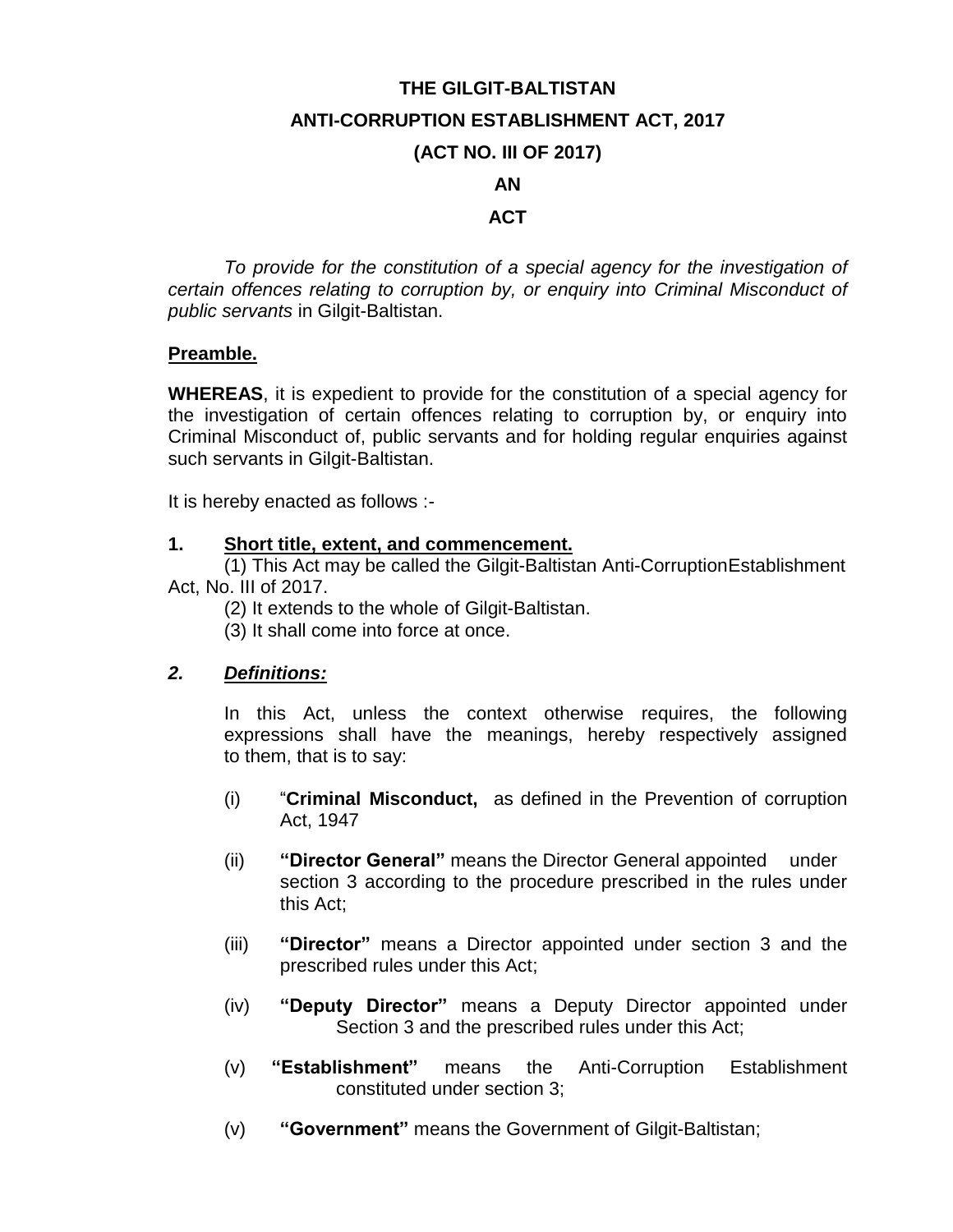- (vii) **"Public Servant"** means a public servant as defined in section 21 of the Pakistan Penal Code or declared as such under any law for the time being in force;
- (viii) **"Rules"** means rules framed under this Act;
- (ix) **"Schedule"** means the schedule appended to this Act; and
- (x) "**Schedule Offences"** means offences as detailed in the schedule appended to this Act.

# **3. Constitution and Power of the Anti-Corruption Establishment.**

(1) Notwithstanding anything contained in any other law for the time being in force, Government of Gilgit-Baltistan may constitute an Establishment to be known as Anti- Corruption Establishment, for investigation of, or enquiry into the offences set forth in the Schedule and cases relating to Criminal Misconduct of public servants and for holding regular enquiries for determining whether such offences or cases shall be investigated or departmental enquiries into the conduct of the public servant concerned in such offences or cases shall be held.

(2) The Establishment shall consist of a Director General and such number of Directors, Deputy Directors, Officers or members as may be determined by Government.

(3) The Director General, Director and Deputy Director shall be appointed by the Government as per prescribed rules made here under this Act.

(4) The terms and conditions of service of the Director General, Directors, Deputy Directors, Officers and members of the Establishment and their respective job description shall be determined by Government.

# *4.* **Powers of members of the Establishment.**

(1) Subject to any order or rules which Government may make in this behalf the Director General of Anti-Corruption, and officers and members of the Establishment working under him shall, for the purpose of any regular enquiry or investigation in relation to the offences mentioned in the schedule, have throughout the GB all the powers of search, arrest of persons and seizure of property and all other powers, duties, privileges and liabilities which a Police Officer has in connection with the investigation of offences under the Code of Criminal Procedure,1898; subject to obtaining approval for certain acts from the competent authorities as given in the schedule-I of the Anti-Corruption Rules, 2016.

(2) Subject to any orders of the Government in this behalf such officer or member of Anti-Corruption Establishment of or above the rank of circle officer may, in relation to the offences mentioned in the schedule,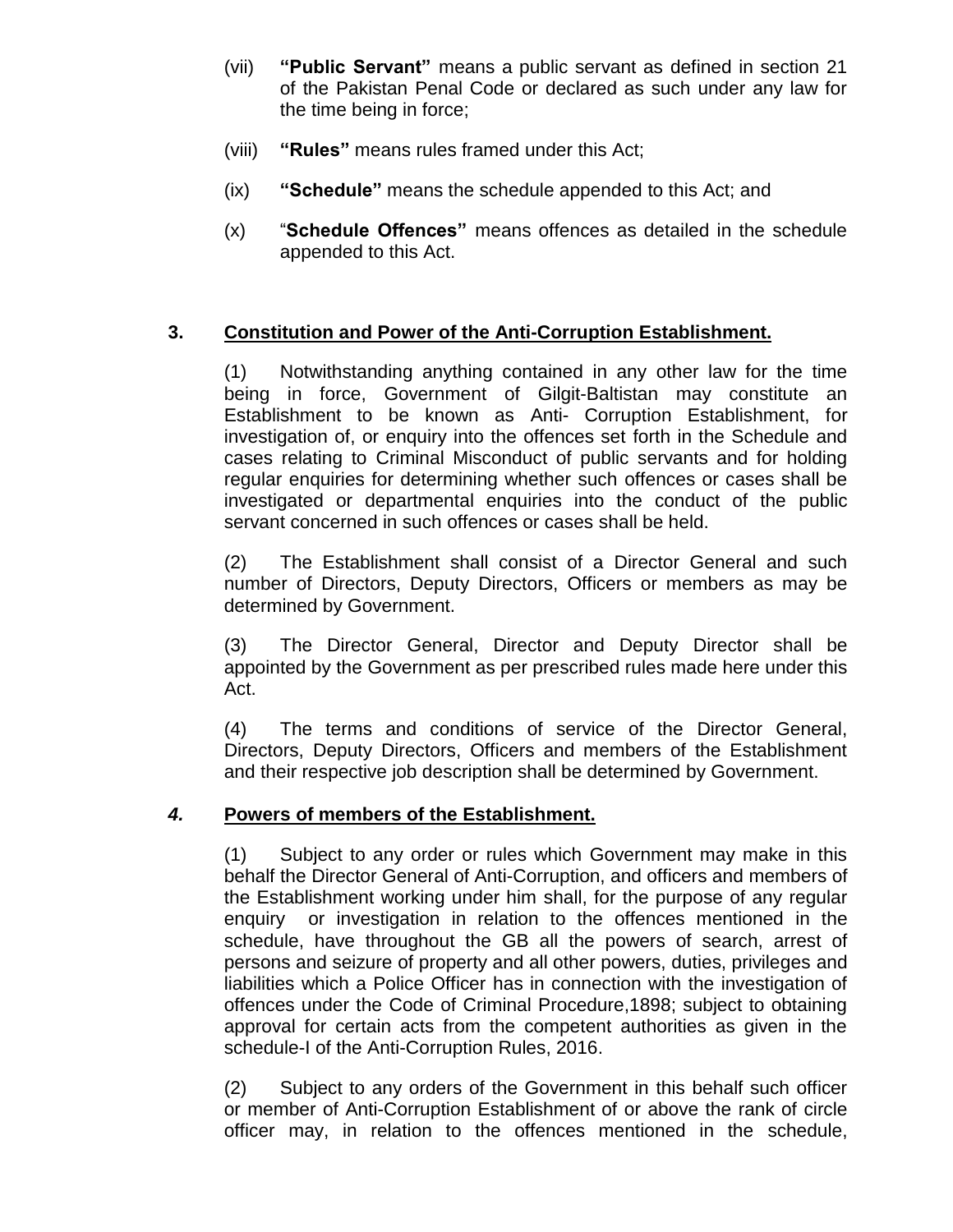appended to this Act, exercise any of the powers of the officer incharge of a police station within the meaning of clause (p) of sub-section (1) of Section 4 of the Code of Criminal Procedure, 1898, in the area in which he is for the time being posted, and when so exercising such powers, shall be deemed to be an officer incharge of a police station discharging the functions of such an officer within the limits of his station.

# **5. Superintendence and General Control**

Subject to such order as Government may make, the superintendence and general control of the Establishment shall vest in the Director General, who may delegate all or any of his powers to one or more officers working under his control.

# *6.* **Bar to legal Proceedings.**

No suit or legal proceedings shall lie against Government or Chief Secretary, Home Secretary, Director General or Director or any other officer or member of the Establishment in respect of anything done under this Act.

# *7.* **Provisions not inderogation of any law.**

The provisions of this Act are in addition to and not in derogation of any other law for the time being in force. However this Act shall have overriding effect on the other laws.

# *8. Power to make Rules.*

(1) Government may make rules for carrying out the purpose of this Act.

(2) In particular and without prejudice to the generality of the foregoing powers such rules may, inter alia, provide-

- (i) The broad outline and procedure regarding complaints, regular enquiry, registration of case, investigation of case , arrest of accused, submission of challan and other ancillary matters;
- (ii) The powers of summoning and enforcing the attendance of any person, requiring production of documents and recording evidence on affidavits etc;
- (iii) for the organization of the Establishment: